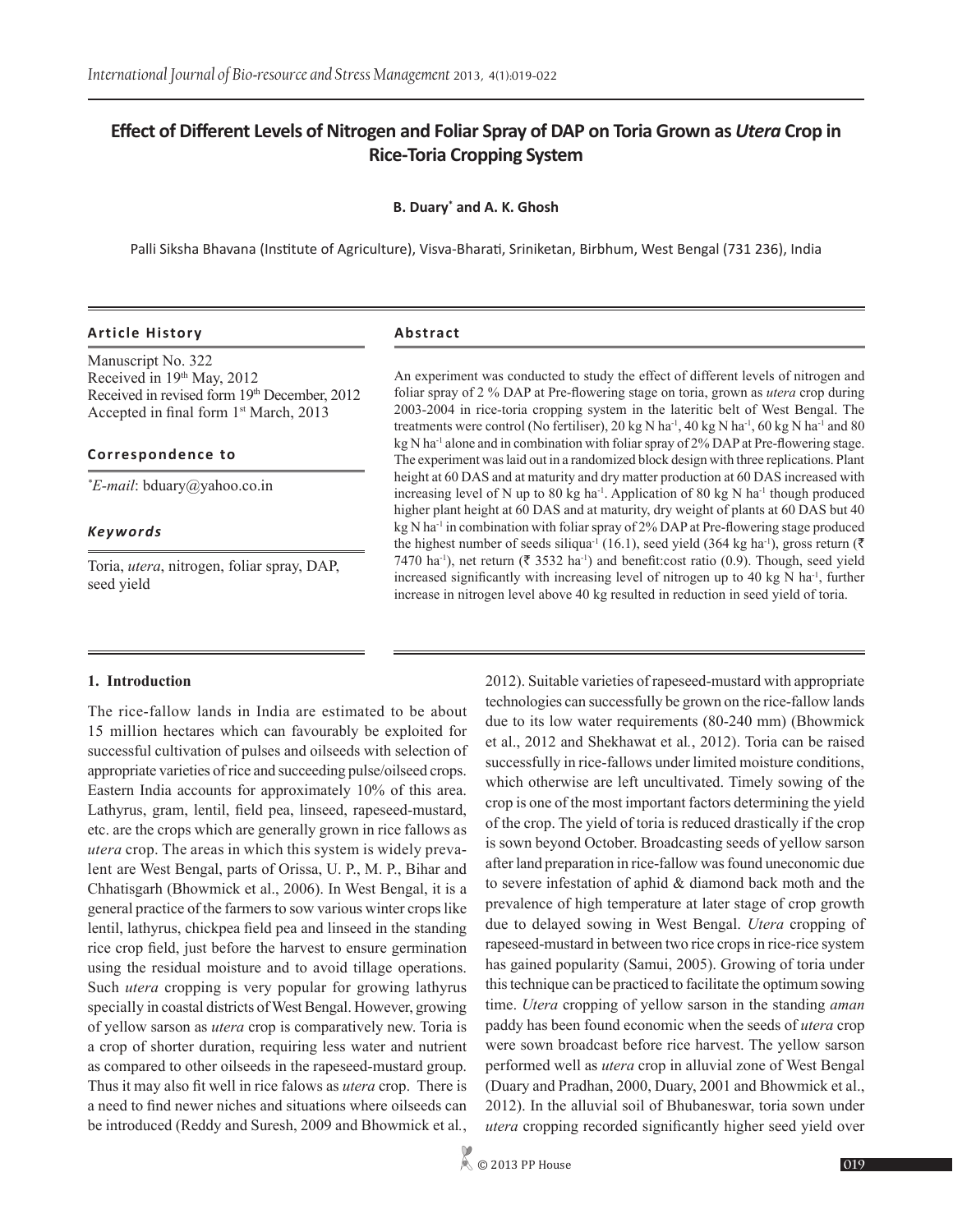line sown and broadcast method (AICRP-RM, 1999). As no tillage operation is done for sowing crops as *utera*, it is difficult to apply fertilizer either through placement or through top dressing and consequently, no fertilizer application is done by the farmers to the succeeding *utera* crops (Bhowmick et al, 2005). Therefore, the scope of fertilization becomes confined to foliar spray or top dressing. With foliar application technique, nutrients can reach to the site of food synthesis directly, leaving no wastage. But foliar nutrition is supplementary to and cannot replace the basal fertilization or top dressing. Application of nutrient elements through foliar spray at appropriate stages of growth becomes important for their efficient utilization and better performance of the *utera* crop. It has been well established that the fertilizer elements which are absorbed through roots can also be absorbed with equal efficiency through foliage (Ganapathy et al., 2008). Information on performance of toria and its nutrient management as *utera* crop is lacking specially in the lateritic belt of West Bengal. In the present investigation, effort has been made to study the effect of different levels of nitrogen, foliar spray of DAP at Pre-flowering stage and their combined effect on growth, productivity and economics of toria as *utera* crop in lateritic belt of West Bengal.

## **2. Materials and Methods**

The field experiment was conducted at Agricultural Farm of Palli Siksha Bhavana (Institue of Agriculture), Visva-Bharati, Birbhum, West Bengal during the *rabi* season of 2003-2004 to study the influence of levels of nitrogen, 2% DAP foliar spray at Pre-flowering stage and their combination on yield and economics of yellow sarson cv. *Aghrani* grown as *utera* crop in rice–toria cropping system. Ten treatments *viz*., T<sub>1</sub>-No fertiliser,  $T_2$ - 2% DAP spray at Pre-flowering stage,  $T_3$ - 20 kg N ha<sup>-1</sup>, T<sub>4</sub>-T<sub>3</sub>+T<sub>2</sub>, T<sub>5</sub>-40 kg N ha<sup>-1</sup>, T<sub>6</sub>-T<sub>5</sub>+T<sub>2</sub>, T<sub>7</sub>-60 kg N ha<sup>-1</sup>, T<sub>8</sub>-T<sub>7</sub>+T<sub>2</sub>, T<sub>9</sub>-80 kg N ha<sup>-1</sup>, T<sub>10</sub>-T<sub>9</sub>+T<sub>2</sub> were assigned in a randomized block design with three replications. The texture of the soil was silty loam with a pH of 6.3 and low in available nitrogen (193.0 kg N ha<sup>-1</sup>), available phosphorus (19.4 kg  $P_2O_5$ ha<sup>-1</sup>) and available potash (132.8 kg  $K_2O$  ha<sup>-1</sup>). The seeds of toria were broadcasted 6 days before harvesting of paddy during first week of November, 2003. The N in the form of urea was applied in two equal doses, half at 7 days after sowing (DAS) and half at 25 days after sowing. A 2% DAP solution was prepared and the solution was used for spray at Pre-flowering stage (Ali and Kumar, 2006 and Ganapathy et al., 2008).The crop was harvested at 73 days after sowing.

## **3. Results and Discussions**

## *3.1. Growth attributes*

Plant height at 60 DAS and maturity varied significantly in different treatments. Application of 80 kg N ha<sup>-1</sup> registered

the highest plant height at 60 DAS and was at par with that of 80 kg N ha-1+2% DAP at Pre-flowering stage, 60 kg N ha-1 alone and in combination with 2% DAP at Pre-flowering stage and 40 kg  $N$  ha<sup>-1</sup> alone. But at maturity the plant height was significantly superior in the treatment 80 kg N ha<sup>-1</sup> over all other treatments. Significant variations in branches plant-1 of toria was recorded for the effect of nitrogen and foliar spray of DAP. Highest numbers of branches were obtained with the treatment 80 kg N ha<sup>-1</sup> in combination with 2% DAP spray at Pre- flowering stage and was at par with that of 80 kg N ha<sup>-1</sup> alone and 60 kg N ha<sup>-1+2%</sup> DAP. Higher level of nitrogen might have ensured the favourable condition for growth of toria resulting in the maximum number of branches. Buttar and Aulakh (1999) and Mahiuddin et al. (2011) also reported the similar results. Application of 80 kg N ha<sup>-1</sup> alone recorded significantly higher dry matter at 60 DAS over other treatments but it was at par with  $80 \text{ kg N}$  ha<sup>-1+2%</sup> DAP (Table 1). Highest LAI at 60 DAS was found in the treatments with 60 and 80 kg N ha<sup>-1</sup> in combination with 2% DAP spray at Pre-flowering stage and it was at par with 60 and 80 kg N ha<sup>-1</sup> alone and 40 kg N ha<sup>-1</sup> in combination with 2% DAP. This might be ascribed due to the fact that the soil fertility status in terms of available N and P was low to medium in range as a result of which there was significant response to higher levels of fertiliser leading to over all improvement of crop growth. Foliar spray of 2% DAP in combination with fertiliser N always increased the dry weight of plant upto 40 kg N  $\,$  ha<sup>-1</sup> as compared to fertiliser N alone.

## *3.2. Yield components*

Application nitrogen at different levels showed a statistically significant variation in number of siliqua plant<sup>1</sup>. Number of siliqua plant<sup>-1</sup> increased significantly up to 40 kg N ha<sup>-1+2%</sup> DAP. The highest number of siliqua plant<sup>-1</sup> was obtained from 40 kg N ha<sup>-1+2%</sup> DAP which was at par with 60 kg N ha<sup>-1</sup> alone, 80 kg N ha<sup>-1</sup> alone and 80 kg N ha<sup>-1+2%</sup> DAP. Foliar spray of  $2\%$  DAP when applied with 40 kg N ha<sup>-1</sup> significantly increased the number of siliqua per plant as compared to nitrogen alone. Similar results of increased number of siliqua with higher nitrogen level were reported by Duary (2001) and Mohiuddin et al. (2011). The highest number of seeds siliqua<sup>-1</sup> was produced by the application of 40 kg N ha<sup>-1+2%</sup> DAP, however, it was at par with 20 kg N ha<sup>-1+2%</sup> DAP and 40 kg N ha-1. No significant difference was obtained in case of 1000 seed weight (Table 2).

## *3.3. Seed yield, straw yield and harvest index*

Application of nitrogen at different levels showed significant variation in seed yield of toria (Table 2). Seed yield increased significantly with increasing level of nitrogen upto 40 kg N ha-1 +2% DAP at Pre-flowering stage. Further increase in fertiliser level above 40 kg resulted in reduction of seed yield. The seed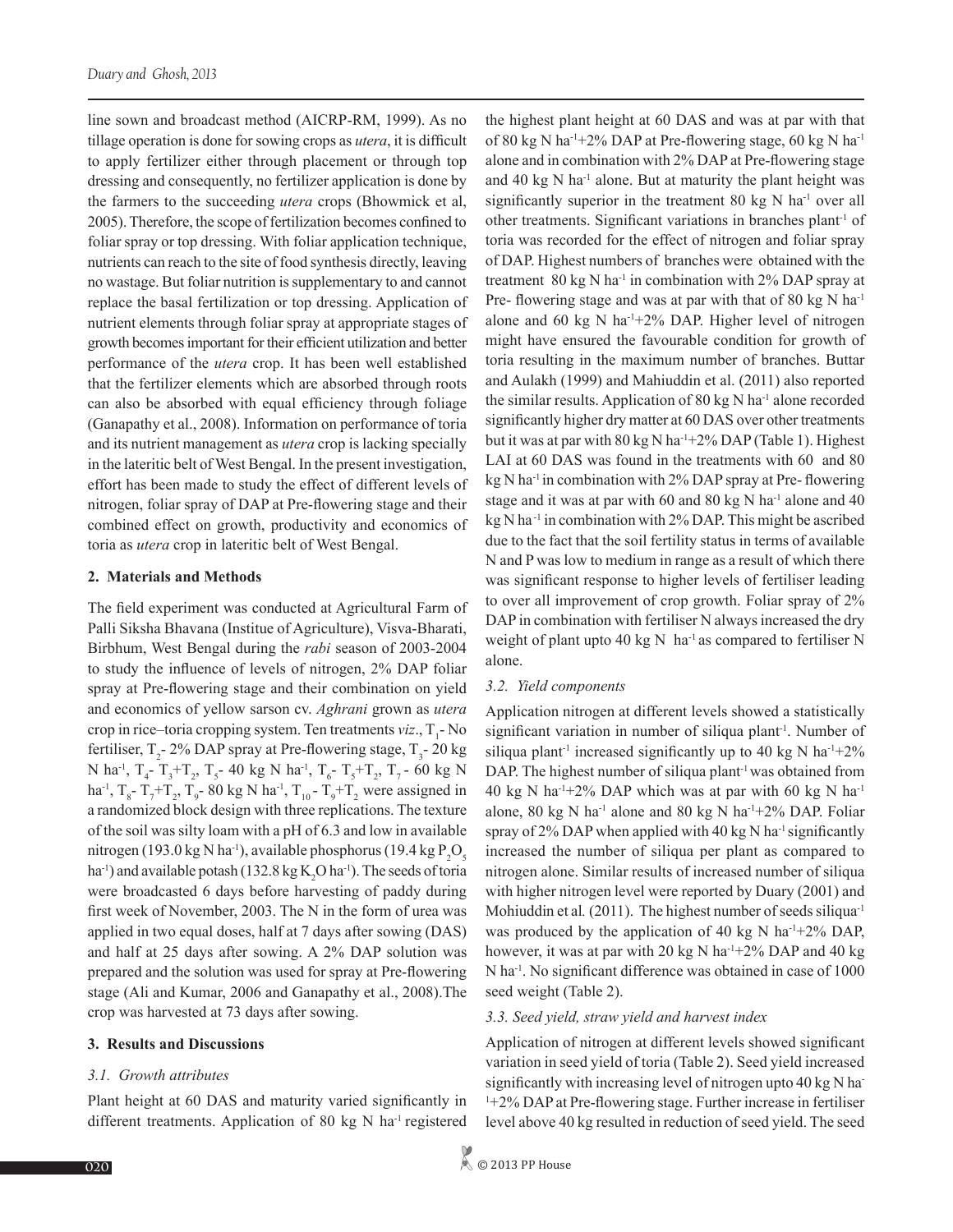*International Journal of Bio-resource and Stress Management* 2013, 4(1):019-022

| Table 1: Effect of treatments on growth parameters of toria grown as <i>utera</i> crop in rice-toria cropping system. |                   |             |                   |                |                 |  |  |
|-----------------------------------------------------------------------------------------------------------------------|-------------------|-------------|-------------------|----------------|-----------------|--|--|
| Treatment                                                                                                             | Plant height (cm) |             | No. of branches   | Dry weight of  | Leaf Area Index |  |  |
|                                                                                                                       |                   |             | plan <sup>1</sup> | plant $(g m2)$ | (LAI)           |  |  |
|                                                                                                                       | 60 DAS            | At maturity |                   | 60 DAS         | 60 DAS          |  |  |
| Control (no fertilizer)                                                                                               | 15.4              | 16.3        | 0.4               | 6.9            | 0.6             |  |  |
| $2\%$ DAP                                                                                                             | 20.3              | 21.4        | 0.3               | 9.9            | 0.5             |  |  |
| $20 \text{ kg N} \text{ ha}^{-1}$                                                                                     | 30.3              | 30.9        | 0.5               | 19.4           | 0.6             |  |  |
| 20 kg N ha <sup>-1+2%</sup> DAP                                                                                       | 32.7              | 33.5        | 0.7               | 25.5           | 0.7             |  |  |
| $40 \text{ kg}$ N ha <sup>-1</sup>                                                                                    | 34.6              | 36.2        | 2.1               | 34.0           | 0.6             |  |  |
| 40 kg N ha <sup>-1+2%</sup> DAP                                                                                       | 30.9              | 32.1        | 2.2               | 37.2           | 0.7             |  |  |
| $60 \text{ kg N} \text{ ha}^{-1}$                                                                                     | 35.2              | 36.7        | 2.5               | 43.3           | 0.8             |  |  |
| 60 kg N ha $^{-1}$ +2% DAP                                                                                            | 37.4              | 38.5        | 2.9               | 37.6           | 0.9             |  |  |
| $80 \text{ kg N} \text{ ha}^{-1}$                                                                                     | 42.0              | 44.2        | 2.8               | 68.8           | 0.8             |  |  |
| 80 kg N ha <sup>-1+2%</sup> DAP                                                                                       | 37.5              | 38.6        | 3.1               | 60.6           | 0.9             |  |  |
| $SEm \pm$                                                                                                             | 3.02              | 1.86        | 0.11              | 3.71           | 0.08            |  |  |
| $CD (p=0.05)$                                                                                                         | 9.06              | 5.55        | 0.30              | 11.14          | 0.24            |  |  |

Table 2: Effect of treatments on yield components and yield of toria grown as *utera* crop in rice-toria cropping system

| Treatment                                 | Number of                   | Number of                   | $1000$ seed  | Seed yield     | Straw yield    | Harvest Index |
|-------------------------------------------|-----------------------------|-----------------------------|--------------|----------------|----------------|---------------|
|                                           | siliqua plant <sup>-1</sup> | seeds siliqua <sup>-1</sup> | weight $(g)$ | $(kg ha^{-1})$ | $(kg ha^{-1})$ | $(\%)$        |
| Control (no fertilizer)                   | 2.1                         | 7.5                         | 2.2          | 69.0           | 250            | 21.6          |
| $2\%$ DAP                                 | 4.3                         | 7.0                         | 2.3          | 89.0           | 300            | 22.9          |
| $20 \text{ kg} \text{ N} \text{ ha}^{-1}$ | 10.4                        | 10.4                        | 2.1          | 149            | 480            | 23.7          |
| 20 kg N ha $^{-1}$ +2% DAP                | 12.5                        | 16.0                        | 2.2          | 267            | 1270           | 17.4          |
| $40 \text{ kg}$ N ha <sup>-1</sup>        | 13.0                        | 15.0                        | 2.0          | 308            | 1510           | 16.9          |
| 40 kg N ha $^{-1}$ +2% DAP                | 21.0                        | 16.1                        | 1.9          | 364            | 1530           | 19.2          |
| $60 \text{ kg N} \text{ ha}^{-1}$         | 17.5                        | 11.1                        | 1.8          | 335            | 1490           | 18.4          |
| 60 kg N ha $^{-1}$ +2%DAP                 | 15.0                        | 11.2                        | 2.0          | 343            | 1550           | 18.1          |
| 80 kg N ha <sup>-1</sup>                  | 19.0                        | 10.0                        | 1.9          | 339            | 1520           | 18.2          |
| 80 kg N ha <sup>-1+2%</sup> DAP           | 18.0                        | 12.2                        | 1.8          | 340            | 1540           | 18.1          |
| SEm <sub>±</sub>                          | 1.66                        | 1.03                        | 0.03         | 3.5            | 10.9           | -             |
| $CD (p=0.05)$                             | 4.96                        | 3.09                        | <b>NS</b>    | 10.4           | 32.7           |               |

yield decreased significantly with 60 kg N ha<sup>-1</sup> which was statistically at par with all other higher levels of nitrogen. The highest seed yield was recorded in the treatment 40 kg N ha-1 +2% DAP. This was 6.12, 7.05, 7.37, 8.65 and 18.18 % higher over that of 60 kg N ha<sup>-1+2%</sup> DAP at Pre-flowering stage, 80 kg N+2% DAP, 80 kg N alone, 60 kg N ha<sup>-1</sup> alone and 40 kg N ha<sup>-1</sup> alone respectively. The highest yield advantage (79.19%) was noticed with 2% DAP spray applied with 20 kg N ha<sup>-1</sup> as compared to without DAP and it was 18.18% when applied with 40 kg N ha<sup>-1</sup>. Higher seed yield with 40 kg N ha<sup>-1+2%</sup> DAP might be due to more number of seeds siliqua<sup>-1</sup>. Similar results were reported by Mohan and Sharma (1992) and Buttar and Aulakh (1999). Highest straw yield was obtained from the application of 60 kg N ha-1+2% DAP and was statistically at

par with the application of 80 kg N ha<sup>-1+2%</sup> DAP, 40 kg N ha<sup>-1</sup>+2% DAP and 80 kg N ha<sup>-1</sup> alone. However, the highest harvest index was recorded in 20 kg  $N$  ha<sup>-1</sup> alone. The foliar spray of DAP when applied in combination with nitrogen level reduced the harvest index in all the cases except when applied with 40 kg  $N$  ha<sup>-1</sup>.

## *3.4. Economics*

Highest cost of cultivation was incurred in the treatment 80 kg N ha-1+2% DAP at Pre-flowering stage due to obvious reason of higher quantity of fertilizer used and thereby higher cost involved in the treatment. But the gross and net returns were highest from the treatment with application of 40 kg N ha<sup>-1+2%</sup> DAP, followed by 60 kg N ha<sup>-1+2%</sup> DAP. The application of